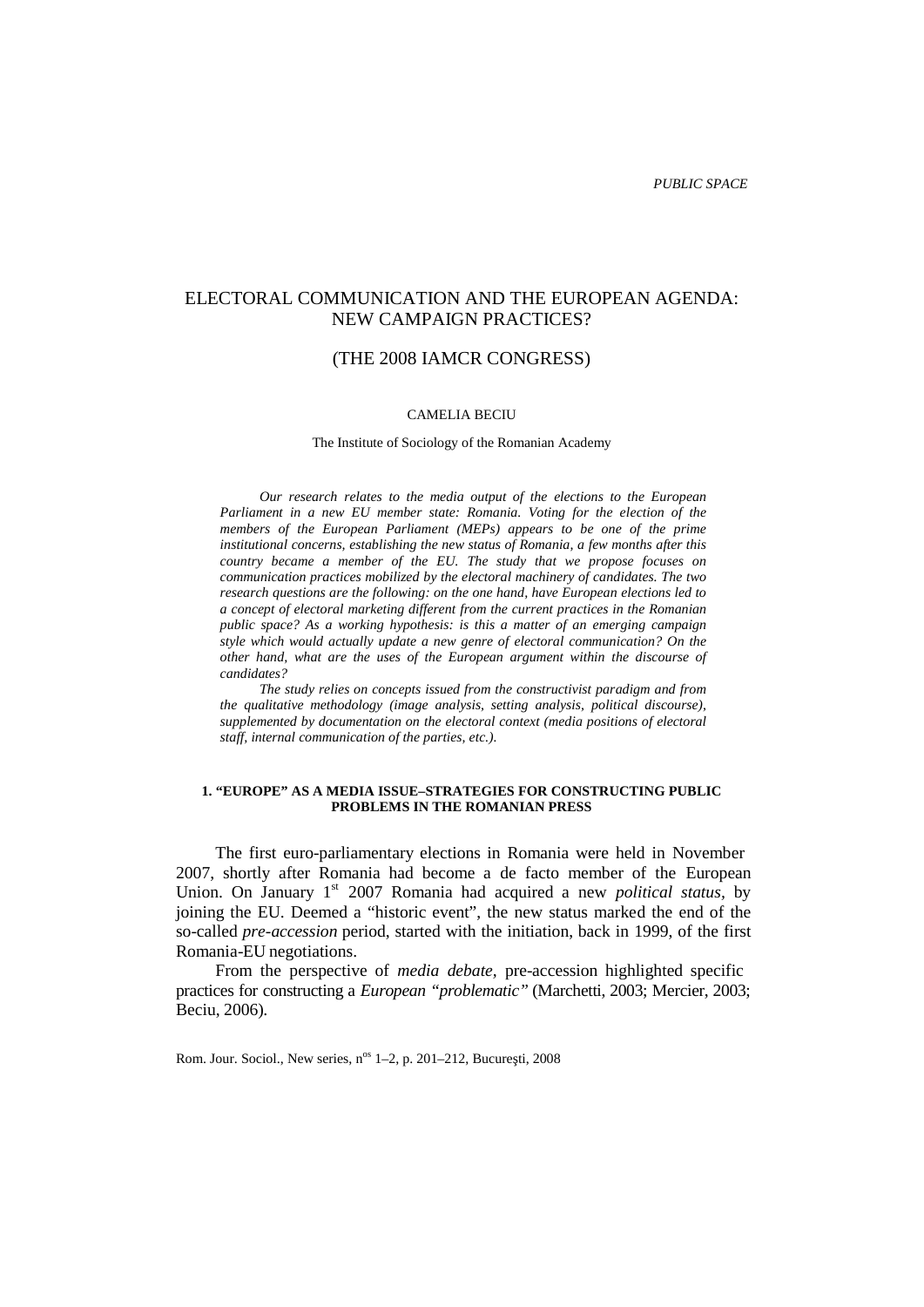- *A "permanent" agenda.* During the negotiations, the media and political discourses were saturated with opinions regarding the barometer of negotiations and with tribulations around the prospective date of Romania's EU accession (for instance, each time a European official made a declaration, the press started to immediately "split hairs" and interpret it as a "forecast" or impression, with the sole purpose of fuelling the suspense …). Therefore negotiations were dominated by *factual information* approached from a *technocrat perspective*, specific to *diplomatic discourse*.
- *An expert-type knowledge.* Focusing the media discourse on political diplomatic information media legitimated expert-type knowledge, based on the euro-institutional language derived from the "high diplomacy level" and technocratic prognosis. Therefore value was added to institutional and/or hierarchical actors (political personalities, experts, negotiators, etc.).
- *A consensual public opinion.* The political and media discourse constantly rendered a consensual opinion climate related to EU accession (which was also confirmed by the accession-favourable opinion surveys). So, the initial question referring to the emergence of a European "*problematic"* becomes: how could the media build a deliberative agenda in a consensual situation?
- *The expert as a "character".* In the run up to accession (to be more precise between the signing of the EU Accession Treaty in 2005 and accession proper in 2007) there emerged practices that pointed to a certain distancing of journalists from the expert-like style: for instance, the image of the European expert/ negotiator is more and more *personalised*, taking the shape of a *character* that is familiar to the public (Beciu, id. 2006). But what's really outstanding is that journalists started to tackle the accession issue in an *identity-related framework*: as the date of accession was drawing near, journalists redefined their "mission", by mainly covering the *Profound Romania* in the run up to accession. A number of media formats and communication campaigns contributed to defining an "authentic" Romania and to emphasising the symbolic distance between "us, Romanians" and "Europe".

Therefore, upon accession, media coverage of different issues connected to the EU has not contributed to a *deliberative media discourse. Euro-scepticism* was not a framework for debate and the outlook of nongovernmental or non-institutional actors contributed only to a small extent to shaping up public knowledge.

This media context did not change significantly in the first year after accession. Consequently the first euro-parliamentary elections of November 2007 did not generate *controversies* or *electoral mobilization*.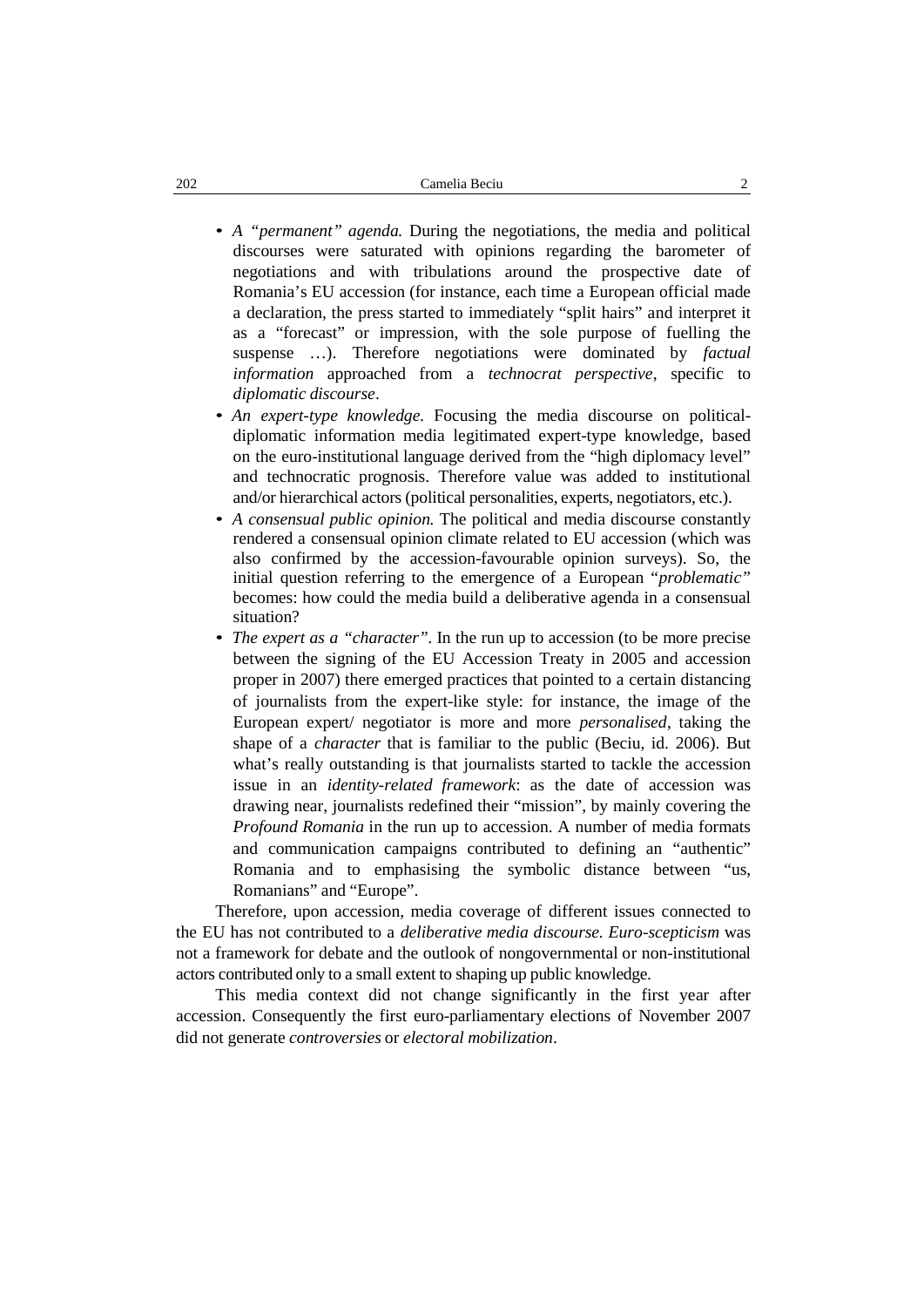## **2. THE CAMPAIGN FOR EURO-PARLIAMENTARY ELECTIONS – BETWEEN "NORM" AND POLITICAL CIRCUMSTANCES**

The campaign for the euro-parliamentary elections was perceived by the analysts as a first *socialisation* exercise of the political class and the electorate with the European system practice. That is why the importance of the event was correlated mainly with the *new political status* of Romania. On the other hand, the relevance of elections was obscured by another event that dominated the domestic political arena at the time. The almost three-year clashes between Presidency and Parliament focused, among other things, on the introduction of the uninominal voting system. The Parliament decided that the referendum for the introduction of the uninominal vote and the euro-parliamentary elections be held on the same day, on 25<sup>th</sup> November 2007.

Of course, of the two events, the former dominated the media agenda, giving rise to political rifts and heated public debates. Moreover, voters participated in *two types of electoral rituals* that unfolded simultaneously and were a first in Romania's post-Communist elections history: the campaign for the euro parliamentary elections overlapped the other "election" campaign, of the supporters of and opponents to the uninominal voting system. By way of comparison with the stakes of the referendum, the euro-parliamentary elections were perceived more like an abstract event, resulting somehow from the "real" political circumstances.

Some of the aspects described above are not specific to the Romanian context though. Generally euro-parliamentary elections, no matter where they were held, pointed to a flaw in political participation, being perceived as an event decoupled from the local political agenda (Marchetti, id. 2003; Garcia; Le Torec, 2003). Hence the interest in analysing the manner in which the campaigns in the respective countries set up a European agenda credible for the electorate.

# **3. PREMISES FOR STUDYING EUROPEAN ELECTION**

## *ANALYTICAL FRAMEWORK*

In this study we are approaching the campaign for the European elections in Romania from the perspective of the *campaign practices* used by candidates. Why would such an analysis be relevant given that, as we have seen, elections were held in a context dominated by the "domestic" political agenda?

The first premise we are considering refers to analysing the European elections from the perspective of a *theory of Europeanization* (Graziano; Marteen, 2006; Featherstone, Radaelli, 2003; Risse, 2002)*.*

Already established as a concept in the political analysis literature, *Europeanization* has to do with the *impact of regulations* on institutions and social actors. Therefore a category of studies emerged, which discuss *the structural*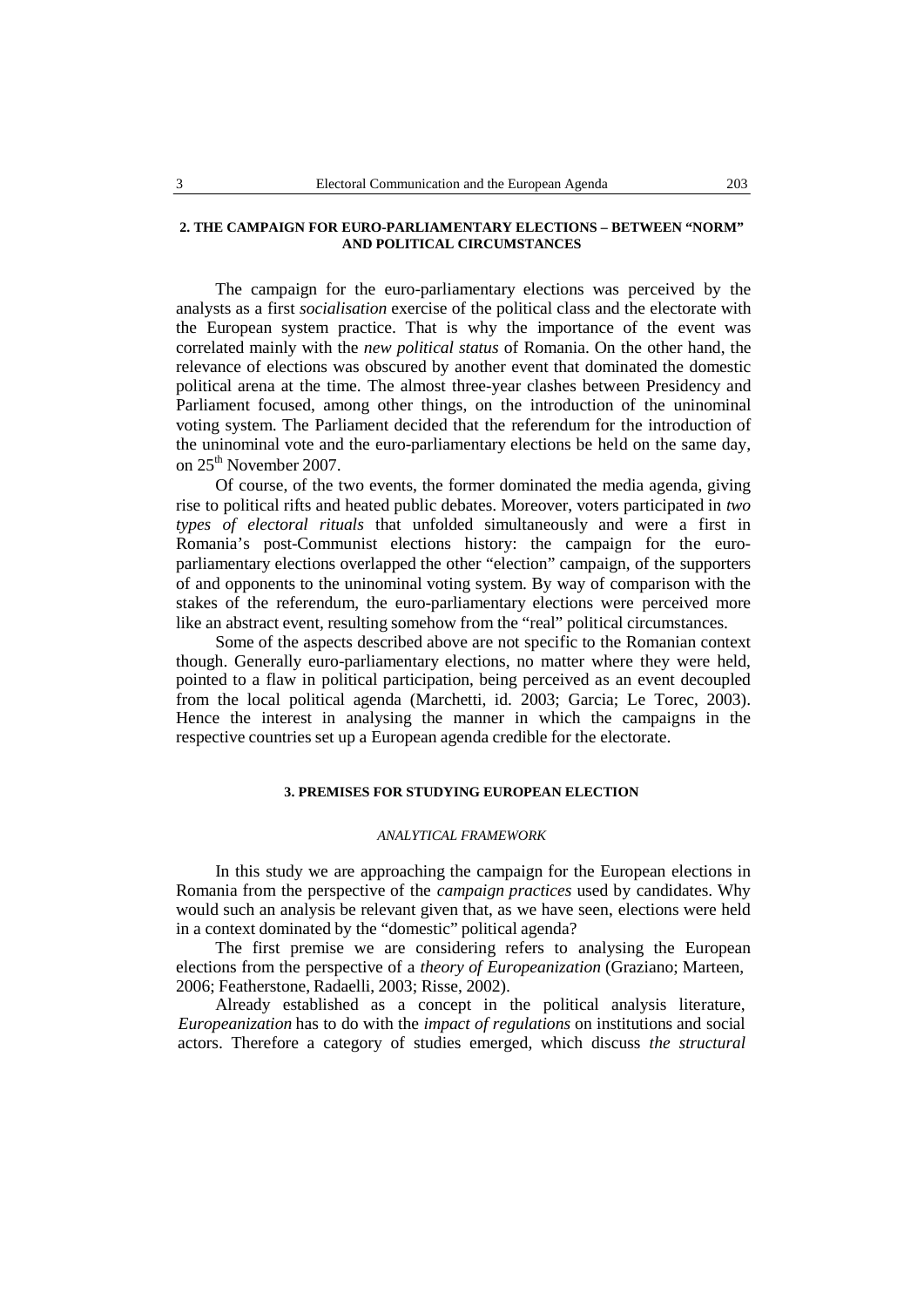*transformations* ("top down") which national institutions undergo following the adoption of European norms.

Other studies- actually the most numerous- look at the *indirect impact* ("bottom up") which European regulations have on systems and social actors, insisting on the idea of *adaptation.* The main idea is that Europeanization implies a *gap* between the European regulations and the manner in which non-institutional actors relate to it (Featherstone, Radaelli, 2003). Approaching Europeanization as an "adaptation" and a "cognitive process" is related to a *constructivist model* of analysis, focused on the manners in which social and political actors use various European conventions and "repertories" *in a given situation.* (Christiansen et al., 2001; Hedetoft, 1998). The approach highlights the social actors' strategies of 'resistance' and 'negotiation', their affiliation to certain "imagined communities" as well as "the contradictions" that emerge in the practice of European regulations.

Or, the campaign for the European elections may be relevant for the so-called Europeanization of political/electoral communication.

In this case Europeanization is related to the influence which the European decision making system has on local electoral practices, either we are talking about countries that have already experienced these elections or countries which have recently acquired the status of Community country. In both cases electoral practices will emphasise the *political imaginary* instated in the respective countries in relation to the European institutions, to the role of the MEP, the "European" rituals and interpretation frames, etc.

### *RESEARCH QUESTIONS*

In this study I am talking about adapting electoral practices to the new European context according to a double constraint politicians have to deal with: first, *legitimation* and secondly, *political performance*. Legitimation refers to how to appropriate a "representative" political European identity? How to showcase the alleged Europeanization of the politician?

The elections to the European Parliament highlighted the question of electoral campaigning as a specific *communication genre*: via what type of campaign could one reconcile *"European discourse"* (procedural, normative, expert) and *electoral communication*?

The two research questions are the following: on the one hand, have European elections led to a concept of electoral marketing different from the current practices in the Romanian public sphere? As a working hypothesis: is this a matter of an emerging *campaign style* which would actually update a new *genre* of electoral communication? On the other hand, what are the uses of the European argument within the discourse of candidates?

By approaching the campaign for the euro-parliamentary elections as a *genre of electoral communication* (including discursive practices, various types of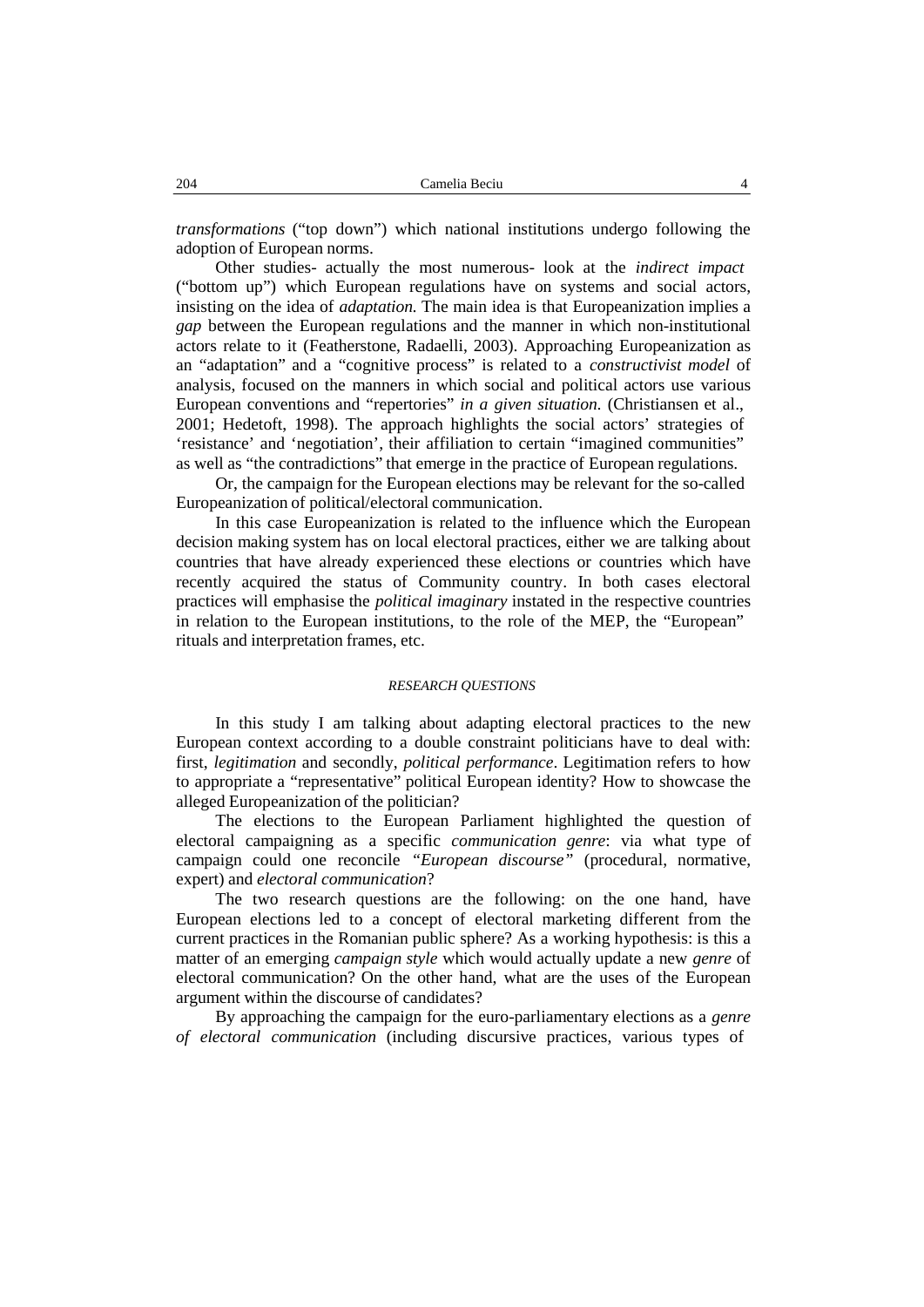communication, legal regulations, a media system, etc.) we are actually opting for a certain definition of electoral communication: electoral communication is a strategic type of communication pointing to the manner in which political and media actors are relating to:

- *regulations* specific to the system of exerting political power (the political, media system, organisations, etc.), • *symbols* and *values* specific to public culture; • *political identities*.
- 
- 

In other words, electoral communication is not equated only with the discursive strategies of the political class and of the teams of advisors who project the image of the politician. The electoral discourse (as a strategic action) presupposes relating the political actor with various "systems", with public culture and a certain collective memory linked to the past of the politician (Axford, Huggins, 2001; Maarek; Wolfsfeld, 2003).

# *CORPUS*

The analyzed corpus contains electoral advertising and speeches delivered by candidates who represent key political parties in Romanian politics.

# *METHOD*

The study relies on concepts issued from the constructivist paradigm and from the qualitative methodology (image analysis, content analysis, pragmatic analysis of the enunciation), supplemented by documentation on the electoral context. This analytical frame allows us to study the *discursive positioning* of candidates and the type of character they perform in their relation with the electorate.

The results of the research are interpreted depending on the following parameters (supposed to have an influence on the construction of the electoral campaign):

1) the typology of campaign practices;

- 2) a comparison between the electoral practices used in the euro parliamentary elections and the electoral communication already set up across Romania;
- 3) the discursive construction of the "European argument": how are candidates using European arguments and official discourse in order to legitimize a European position on various issues? Namely, how are politicians invoking European norms: as part of arguments from (regulative) authority (e.g. we have to do x because European regulations make it compulsory), or as an opportunity to open up public debate on the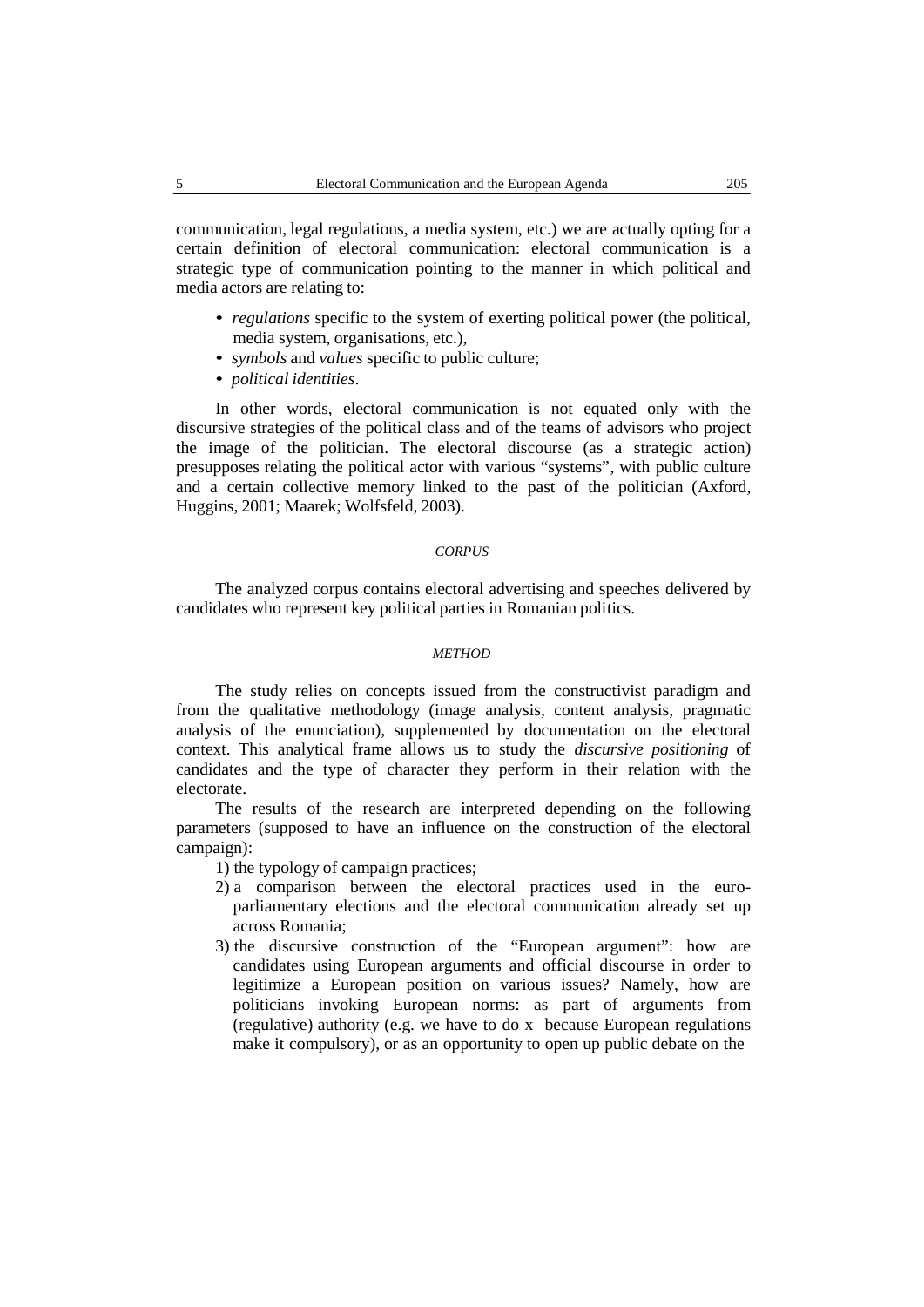matters in question and possibly achieve a contextual adaptation of European norms?

#### **4. FINDINGS**

#### A. CAMPAIGN PRACTICES: "THE MOST QUIET CAMPAIGN?"

The first elections to the European Parliament mark the switch from an electoral communication until then dominated mainly by the media (television playing an essential role) to an intensely advertising communication. Direct (outdoor) or media interactions between the candidate and the electorate make room for another campaign concept, based on *visuality* and different ways of expressing the candidate's personality.

Thus, electoral posters and advertising in the press were the practices that were mostly used in the electoral communication. Also there appeared new ways of inserting the advertising material in the press. For instance, the main opposition party (the Social Democratic Party- PSD) resorted to the *tabloid (Libertatea)* which has the widest circulation on the market, to promote its candidates and its euro electoral discourse. Another opposition party (the Conservative Party) used, among other things, *the sports press* as a platform for electoral advertising while other parties used *free newspapers* for that purpose.

Also the euro-parliamentary elections established the *blog* as an electoral communication resource, about which candidates said it was an efficient method of interaction with the "Internet generation" (it should be noticed that most candidates associate the *blog* with young voters). In the candidates' view, *blogs* were conceived of more as spaces for formally promoting their electoral programme; little personalised and rather rigid as far as design is concerned, they ended up resembling an official webpage of the party or of the candidate. Actually some of the candidates said they would keep the *blog* also after being elected MEPs. It is an "official" resource of communication which the candidate does not actually use to build a deliberative identity.

Transformations could be noticed also at the level of *outdoor* practices: therefore candidates resorted less to traditional meetings, preferring meeting and shaking hands with the crowds as part of non-electoral local events (a wine fair, folk celebrations, religious celebrations, ceremonies, contests, etc.).

But what's most noticeable is the minor role played by television in this campaign. Only two television stations (channel 1 of the public television *TVR1* and *Realitatea TV*) produced an electoral grid. Moreover *Realitatea TV*, considered a CNN-like news channel chose *infotainment* formats (during the electoral shows the candidates had to pass various "tests" to prove their "European competence" and received "marks" given by a jury, being assessed by journalists in a humoristic-ironical style).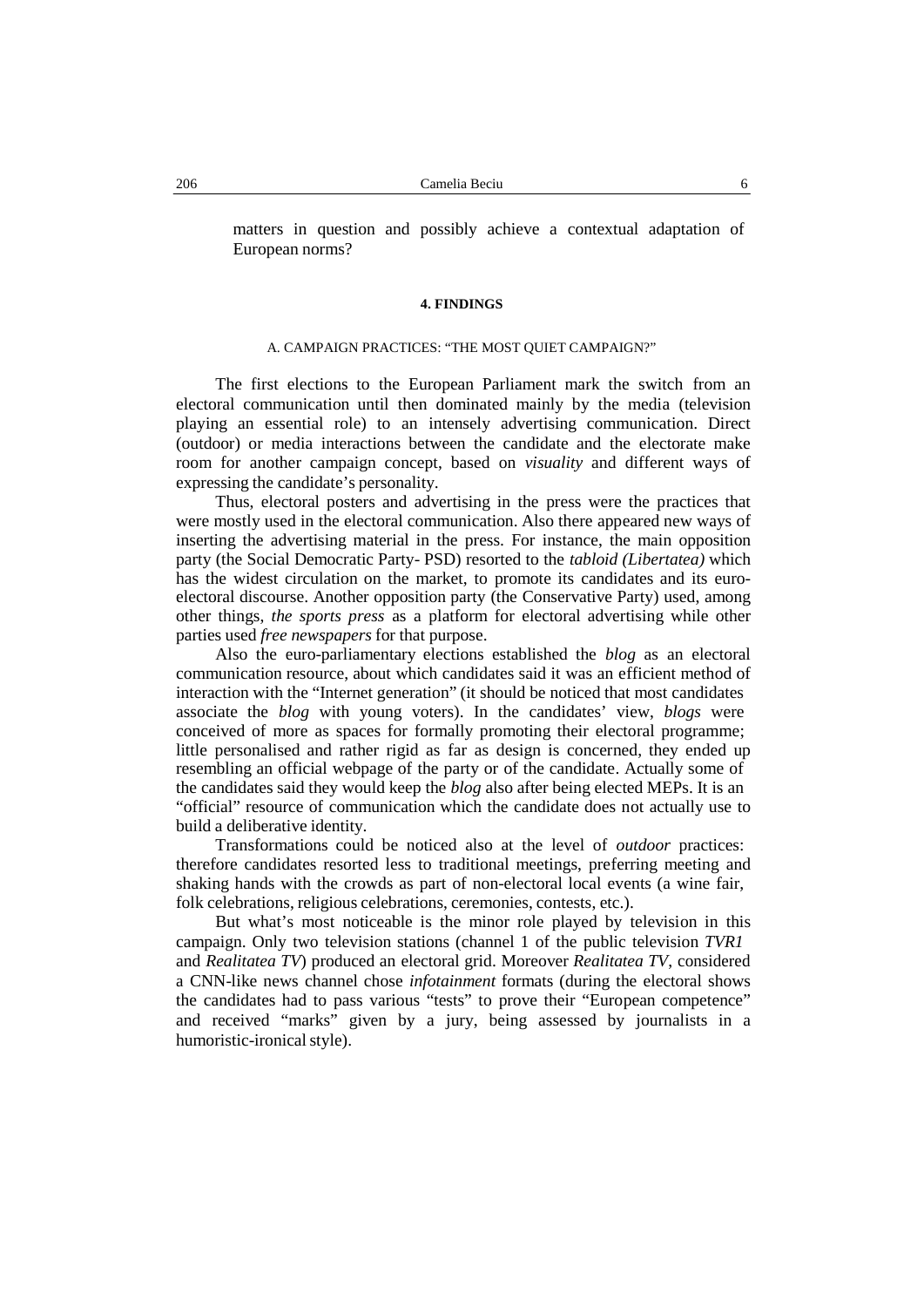As far as communication practices are concerned, the first elections to the European Parliament point to an electoral communication "controlled", to a large extent, by candidates and parties; the press and televisions did not place the candidates in a deliberative space. The main tendency: the electoral communication was focused on the *on the candidate political "persona".* (Bennet, 2003; Corner, 2003; Street, 2001).

## B. ELECTORAL ADVERTISING

### *CONVERGING STRATEGIES*

The electoral advertising used in the campaign for the European elections did not include either negative materials or symbols and slogans pointing to the existence of European agenda topics. Parties and candidates opted for a self assessing-type of advertising. Irrespective of political options, the advertising discourse in this campaign had a common topic: the need for Romania to be properly represented in the parliament in Brussels. Therefore, most electoral posters pointed, one way or another, to the "*European competence"* of candidates (parties actually counted on the so-called "euro-locomotives", on those candidates who already enjoyed a more technocrat reputation in the eyes of public opinion).

As it focused on this topic, electoral advertising did not mobilize the electorate on the basis of European values. The only intensely mobilized values referred indirectly to the *European ethos*: so, the advertising campaign drew attention to the importance of the MEP *status.* More value was added to the new sphere of action of the Romanian politicians, the euro-MPs being considered a *special category* – a political world with different standards and rules, hence the need for politicians of *"a different character"* (most advertising materials use either the image of the candidate or the image of the "group", namely the candidates proposed by the respective party). The implication was that only a certain type of politician can be successful within the new system.

Advertising therefore created a certain *imaginary* related to the European elections and the European institutions: these are systems that from now on will be part of the country's political culture, but they are based on a *political ethos* different from that of national systems (such a representation somehow points to the abstract character of the European elections).

From a discursive viewpoint, this advertising imaginary related to elections generated a number of specific discourse strategies regarding the construction of the candidate's image and the mobilisation of the electorate.

We therefore distinguish three types of posters, depending on the way in which the relation of the candidate (or of the party) with the electorate is discursively constructed (Charaudeau, 2005).

First there is this category at the level of which the visual discourse and the slogan add value to the personality of the candidate and also to his or her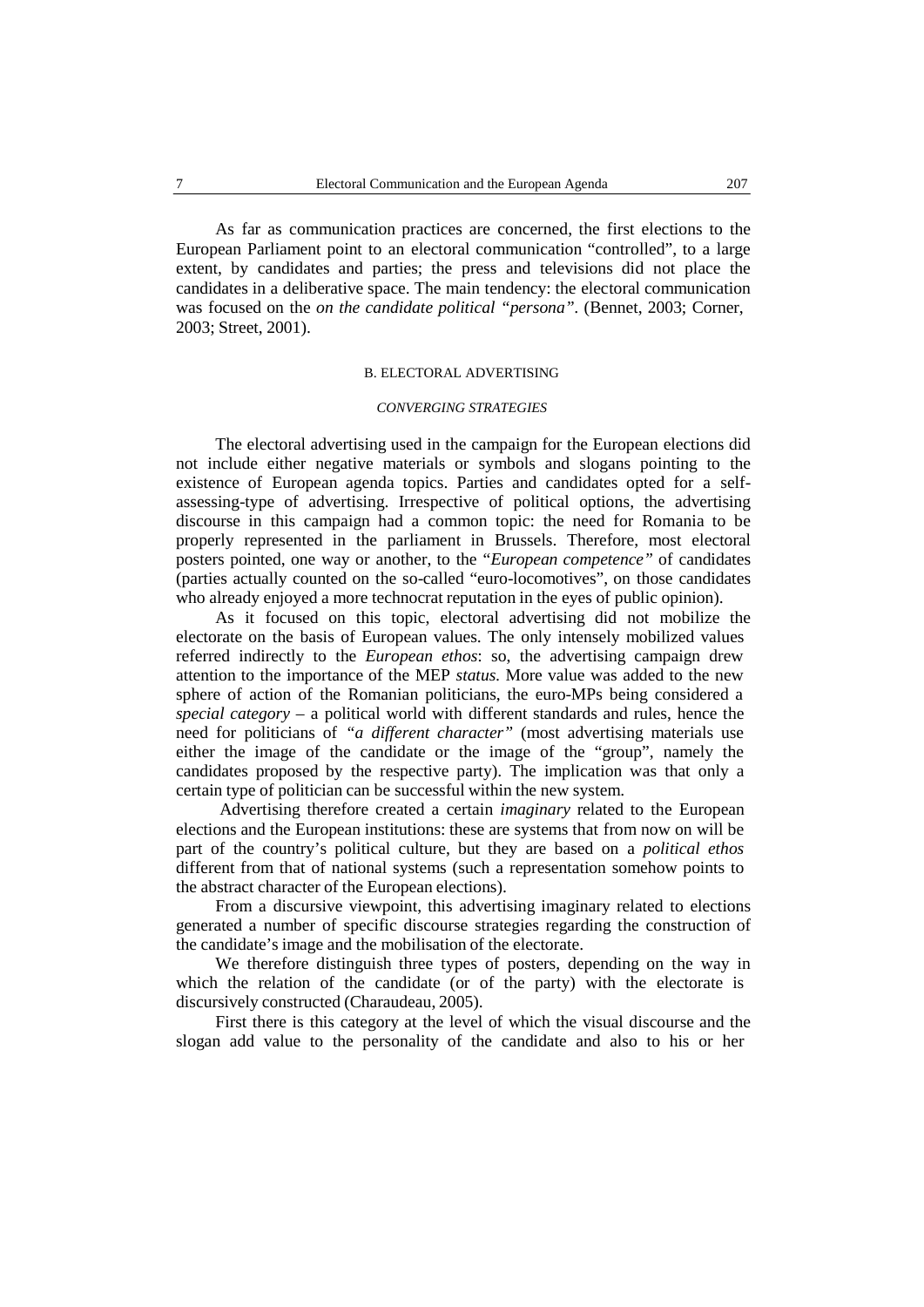competence in relation to an electorate that has not yet set up its "European priorities"- as was intimated. So the slogans of the *National Liberal Party's* (PNL) campaign were constructed as self-assessments ("I, the candidate, I am competent") always followed by a *questioning* of the electorate ("*What are you doing*?"). Therefore a *"pragmatic"* power relation is set up between the candidate and the electorate, the latter being bound to contribute "themselves" something to the candidate's action.

# ¾ **"I'm promoting Romania. What about you?" (PNL)** ¾ **"I'm promoting Romania. What are you doing?" (PNL)** ¾ **"I believe in you. Do you believe in me?" (PNL)**

In the second category we included posters that point to a *didactic power relation,* on the one hand, between the candidate and the electorate and, on the other hand, between the candidate and the European machinery. For instance, the posters of one of the opposition parties, the *Democratic Party* – PD, dwell on the metaphor of the "class" and of the "*graduation of a class*" to suggest that this party proposes a team of candidates able to socialise and deal with the European structures. In other words, the European system requires special competences of the candidates and, consequently, "*a different political class*". Moreover the *Democratic Party* candidates are credible also because they are being supported by the President of the country (the president's popularity was thus used as an electoral resource both for the European elections and for a better positioning of the PD on the domestic political arena).

- ¾ "**The first series of graduates of the new political class. Ready for Europe!**" (in the centre of the image there is a white spot with no picture, reading: "**The teacher – busy with the referendum**"/ alluding to the fact that the President was involved in the campaign for the introduction of the uninominal voting system).
- ¾ "**The first series of graduates of the new political class. Ready for Europe! The class has learned from the best**!" (PD)

But most advertising materials draw on the discursive logic specific to *commercial marketing.* It's an electoral advertising that combines *the commercial slogan* (the customer is assigned the decision-making role, according to the principle "customer, your wish is our demand"), *entertainment* and *populist rhetoric*. Most slogans are different types of direct interpellations (second person pronouns are used) through which "friendly voter'' (and not the citizen) is mobilized or its attention is drawn. This is how a *power* relationship is instituted between the political "bidder'', who has the initiative and knows the context, and the voter, seemingly called to decide and to choose the "only European'' solution.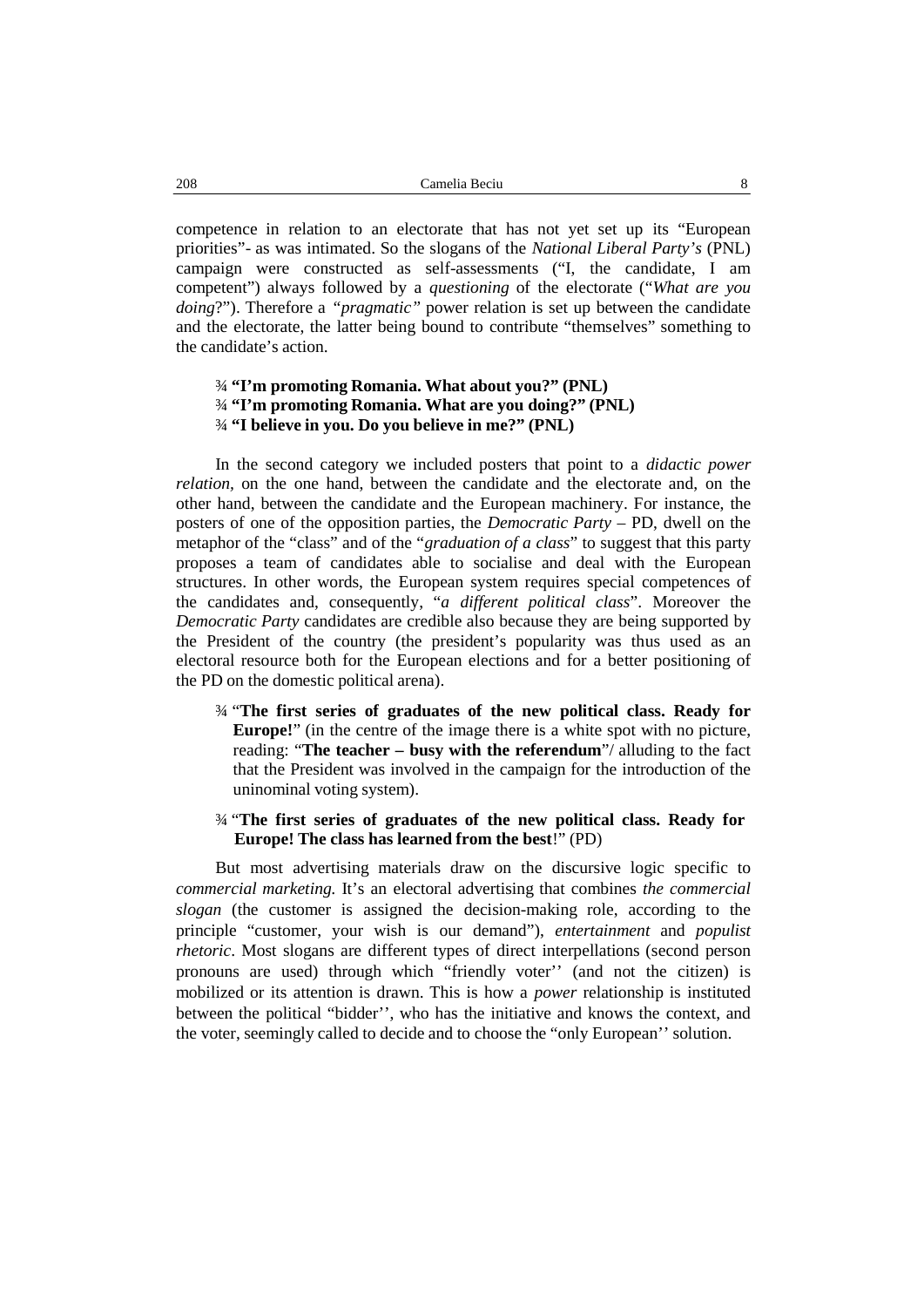- ¾ **"You are making the offer!"** (PSD)
- ¾ **Vote for Stolojan! You deserve the best!** (PDL)
- ¾ **"You want in Europe, then go for Stolojan!"** (PDL)
- ¾ **"I'll remain a Romanian in Europe"** (PNTCD- the Christian Democratic National Peasant Party) - the poster shows the group of PNTCD candidates wearing high official suits and peasant's sandals.
- ¾ **"Assert yourself, Romanian! The Conservative Party is supporting you!"** (PC- the Conservative Party)
- ¾ **"We are promoting Romania. Don't let yourself be blinded! You know how good is to know!"** (PNL)- they make a play upon words in this slogan: 'blinded' is translated in Romanian by 'orbit' which is also a chewing gum brand 'ORBIT'; what they imply is: don't let yourself "chewed" by others. The poster shows an ORBIT chewing gum pack reading the above slogan.
- ¾ **"Make your voice heard in Brussels! Our candidates are waiting for your support!"** (PNL)

The PSD, the main opposition party, adopted an advertising discourse that oscillated between commercial slogans such as "*You're making the offer*!" and *impersonal slogans* based on *ideological clichés*, with no clear reference to the European elections.

- ¾ **"Fora strong and just Romania!" (PSD)**
- ¾ **"Honest work will provide a decent living!" (PSD)**
- ¾ **"A strong economy, safe and well paid jobs!" (PSD)**

This type of *ideological /impersonal discourse* can be found both in the parties' programme and in their direct interactions with the electorate (public meetings, events, etc.). Electoral communication in this campaign was built, on the one hand, on a populist-commercial dimension and, on the other hand, on wooden language rhetoric, the latter becoming visible in the candidates' public speeches and in the way in which they built the European argument.

# C. THE CONSTRUCTION OF THE EUROPEAN ARGUMENT

Speaking of tendencies, the parties' programmes and the candidates' discourses took the shape of "party documents", being simply an inventory of the party's programmatic principles and "standard" priorities (social, political, economic, etc.) 1 . Actually the few elements in the parties' discourse or platform pointed to the existence of an election campaign, be it at national level. Parties and

<sup>&</sup>lt;sup>1</sup> Here is an example: "Reaching a European living standard, by turning Romania into one of Europe's most competitive economies, able to ensure a high economic growth, without generating imbalances at macroeconomic, regional and environmental levels". (PDL)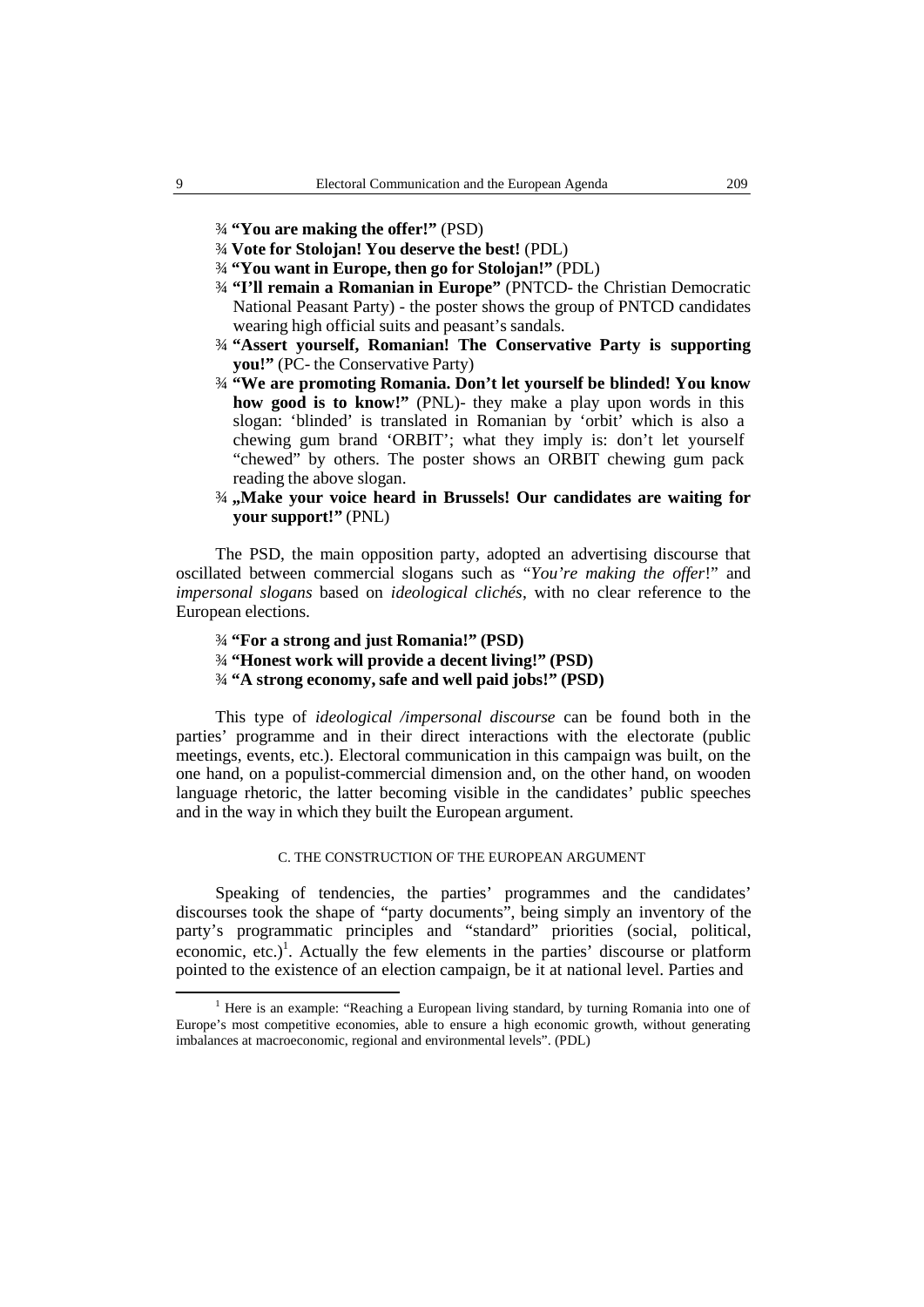candidates presented the electorate with a collection of general principles and targets, valid in any situation of political communication. It's true, to this collection of general facts they added the prefix "euro" (*eurohealth, euroeducation, europolitics, etc.)* or the adjective 'European' (*European salaries, European standards, European money*, etc.).

Candidates and parties used the European argument to legitimise their political identity and in general their actions on the domestic political arena. The result was a 'hybrid' discourse, which was not relevant either for a regular election campaign or for a European election, as it lacked a concrete agenda.

Therefore, the European argument was not associated with the European values, institutions and policies and with the community space respectively.

In the candidates' discourses "Europe" points, first of all, to a quality of life: "*We have one single priority: reaching a European living standard. Romania needs a European level political class"*(PDL); *"For Romania to have a health care system compatible with the European one, the PSD suggests..* "(PSD).

Secondly the European argument was sometimes used as part of an expertlike type of rhetoric, to legitimise the "European competence" of a candidate, or, as the case may be, "the European vision" of the party. Consequently, candidates resorted to statistics, schemes and forecasts, all "wrapped up" in a specialised language typical of managerial technocracy.

Actually, the manner in which the electoral actors invoked the European argument on the occasion of elections is similar to the political and media discourses specific to the period when accession negotiations were ongoing- as was shown in the beginning, at that time the media and the political class looked at the phenomenon of European integration from the perspective of the *expert-like type of communication*. But as negotiations entered the final stage, the mass media, the opinion leaders and, to a certain extent, the politicians gradually gave up the expert-like type of language and the political-diplomatic style (although it should be noticed that the "Europeanization" of the media discourse was more conspicuous than that of the political discourse).

Symptomatically, against the backdrop of elections to the European Parliament, the Romanian political class suddenly returned to the communication style used before accession.

#### D. DISCUSSION

From the point of view of communication practices and the discursive construction of the political character, the campaign for the European Parliament highlights *the de-politicization of electoral communication* manifested through (i) the discursive logic of the "brand" (a combination of notoriety, populism and entertainment) and (ii) the formal discourse made up banalities<sup>2</sup>.

<sup>2</sup> For the concept of *de-politicization*, see, Mc Nair, B., 2000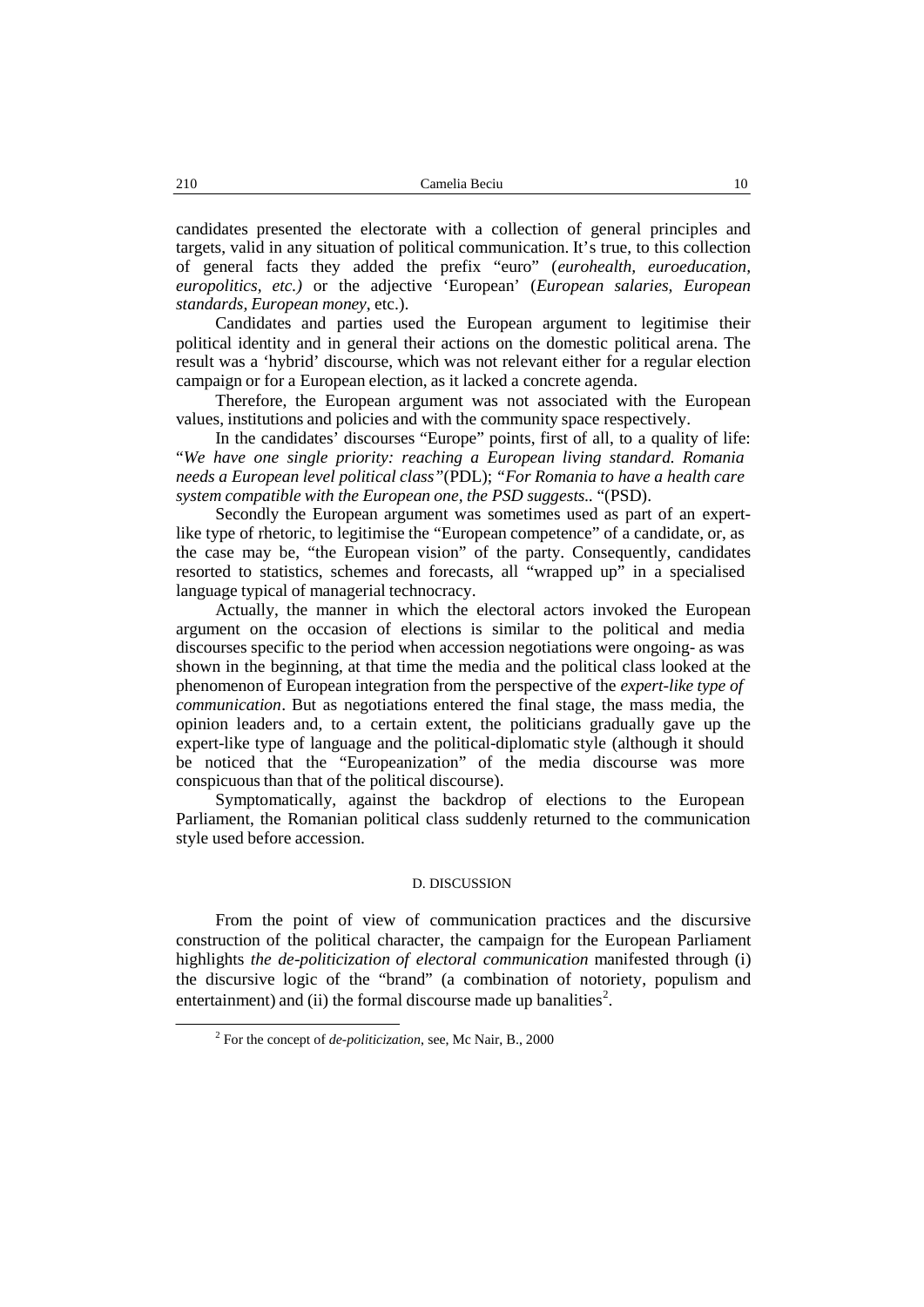It's worth underlining that the de-politicization of the electoral communication is an already existing tendency in Romanian politics. All elections campaigns in which Romania's incumbent President Traian Basescu participated stood out through a humorous, commercial, populist communication style that turned to good account the entertaining side (*Basescu is back to the target!"*). Basescu inaugurated this style in the campaign for his re-election as Mayor of Bucharest earlier in 2004: "*This campaign had the character of a humorous commercial advertising campaign in which Băsescu was symbolized as a red chilli pepper (ardei iute), a symbol which evoked his tendency to flare up at unpredictable moments, suggested that he adds spice to Romanian politics, that he is fast and efficient, that his presence is inconvenient and irritating to the political establishment*, etc." (Fairclough 2006: 101-105). The European elections were an opportunity for other political actors to also adopt this style of electoral communication.

The de-politicization of electoral communication maintained the gap between the "European discourse" and the "electoral discursive logic".

According to the premise of this article, the European elections could make up a *type of electoral communication*. And one of the conditions for the existence of such a type is the manner in which political actors harmonise, at discourse level, the range of European issues (European values and policies and, in general, the ethos of the European institutions) with the electoral marketing and the national political agenda.

From this point of view, the European significance of this campaign was not visible given that political actors simply equated "Europe" either with higher living standards or with a system that needs special political competences. It was not by accident that parties and candidates alike built the European character based on the phrase "European competence" which could be most frequently seen in the bureaucratic, expert like type of language. Being constructed in such a way, the campaign did not contribute to *socialising the electorate* with the European values and practices.

One consequence was that the electoral discourse introduced a *status-related distance* between the candidate and the electorate, sometime made relative only through the ingredients specific to the commercial discourse (the status-related distance is obvious even at the level of identity statements such as "*Assert yourself, Romanian*!").

#### **REFERENCES**

**Axford, Barrie; Huggins, Richard.** (2001). "The Transformation of Political Communication?" în *New Media and Politics*, London: Eds. Sage.

**Beciu, Camelia**. (2006). "Presse roumaine : rassurer sur le processus d'adhésion en cours'' in *HERMES 47, Evénements internationaux, regards nationaux*, Editions de CNRS, Paris, p.145–151.